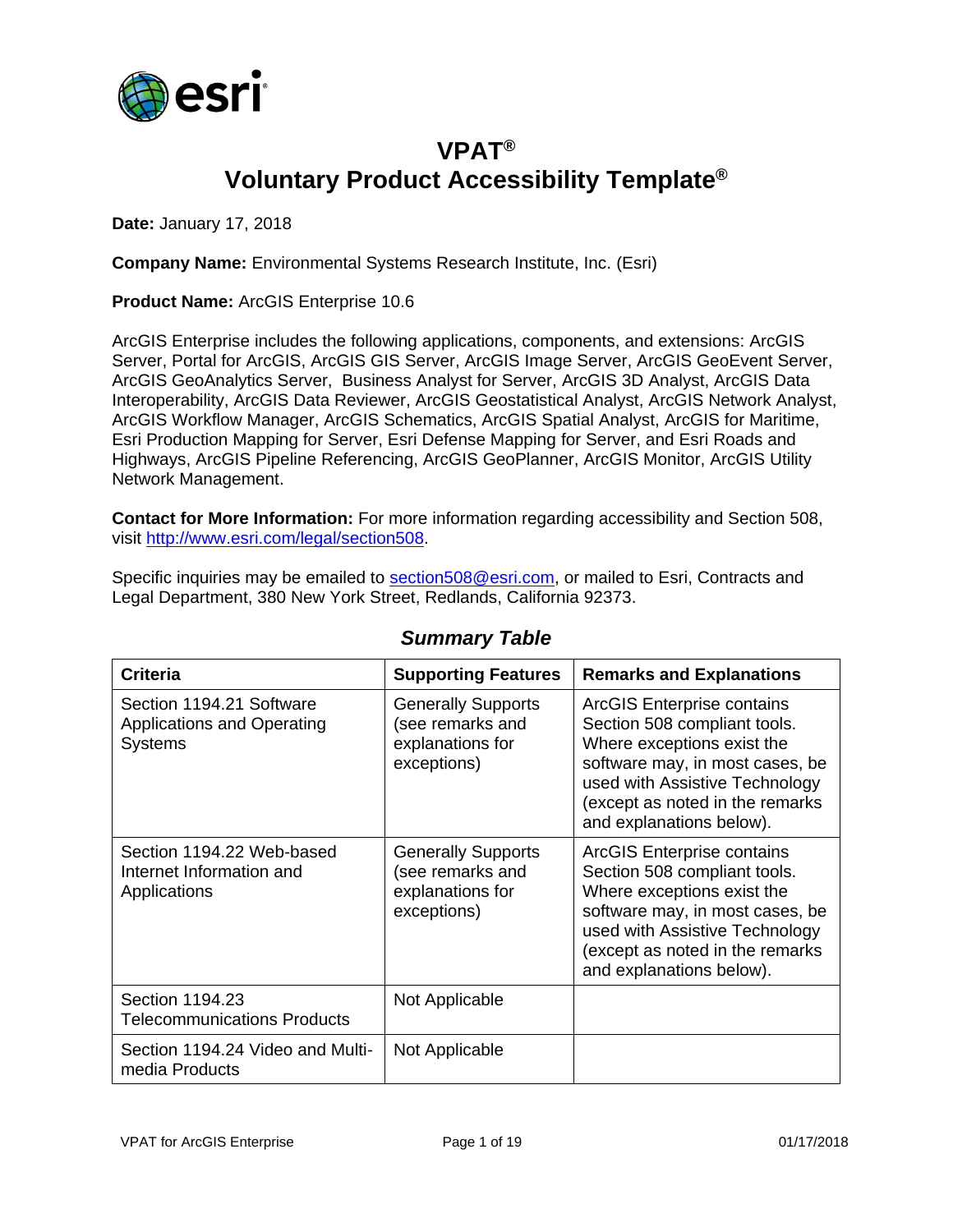| Section 1194.25 Self-Contained,<br><b>Closed Products</b> | Not Applicable                                                                   |                                            |
|-----------------------------------------------------------|----------------------------------------------------------------------------------|--------------------------------------------|
| Section 1194.26 Desktop and<br><b>Portable Computers</b>  | Not Applicable                                                                   |                                            |
| Section 1194.31 Functional<br>Performance Criteria        | <b>Generally Supports</b><br>(see remarks and<br>explanations for<br>exceptions) | See the remarks and<br>explanations below. |
| Section 1194.41 Information,<br>Documentation and Support | <b>Supports</b>                                                                  | See the remarks and<br>explanations below. |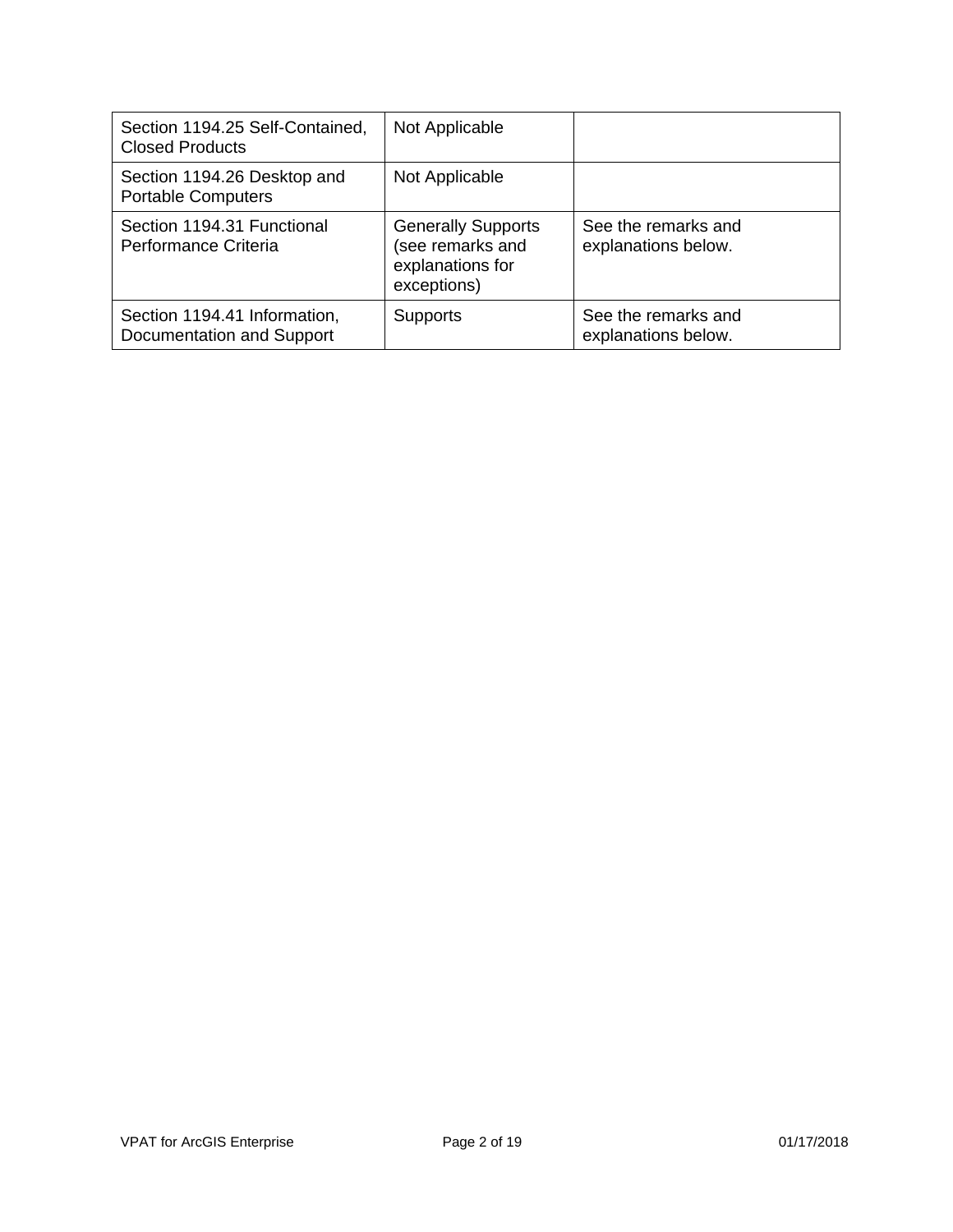| <b>Criteria</b>                                                                                                                                                                                                                                                                                                                                                                                                                                                                                                                                                                                         | <b>Supporting Features</b> | <b>Remarks and Explanations</b>                                                                                                                                                    |
|---------------------------------------------------------------------------------------------------------------------------------------------------------------------------------------------------------------------------------------------------------------------------------------------------------------------------------------------------------------------------------------------------------------------------------------------------------------------------------------------------------------------------------------------------------------------------------------------------------|----------------------------|------------------------------------------------------------------------------------------------------------------------------------------------------------------------------------|
| (a) When software is designed to<br>run on a system that has a<br>keyboard, product functions shall<br>be executable from a keyboard<br>where the function itself or the<br>result of performing a function<br>can be discerned textually.                                                                                                                                                                                                                                                                                                                                                              | Supports                   | ArcGIS Enterprise uses web<br>browsers to host the dialogs and<br>interfaces, any keyboard or<br>device interaction is governed<br>by the support of the browser<br>and web pages. |
| (b) Applications shall not disrupt<br>or disable activated features of<br>other products that are identified<br>as accessibility features, where<br>those features are developed and<br>documented according to<br>industry standards. Applications<br>also shall not disrupt or disable<br>activated features of any<br>operating system that are<br>identified as accessibility features<br>where the application<br>programming interface for those<br>accessibility features has been<br>documented by the manufacturer<br>of the operating system and is<br>available to the product<br>developer. | Supports                   |                                                                                                                                                                                    |
| (c) A well-defined on-screen<br>indication of the current focus<br>shall be provided that moves<br>among interactive interface<br>elements as the input focus<br>changes. The focus shall be<br>programmatically exposed so<br>that Assistive Technology can<br>track focus and focus changes.                                                                                                                                                                                                                                                                                                          | <b>Supports</b>            | ArcGIS Enterprise uses web<br>browsers to host the dialogs and<br>interfaces, any keyboard or<br>device interaction is governed<br>by the support of the browser<br>and web pages. |
| (d) Sufficient information about a<br>user interface element including<br>the identity, operation and state<br>of the element shall be available<br>to Assistive Technology. When<br>an image represents a program<br>element, the information<br>conveyed by the image must also<br>be available in text.                                                                                                                                                                                                                                                                                              | <b>Supports</b>            |                                                                                                                                                                                    |
| (e) When bitmap images are<br>used to identify controls, status                                                                                                                                                                                                                                                                                                                                                                                                                                                                                                                                         | <b>Supports</b>            | ArcGIS Enterprise uses web<br>browsers to host the dialogs and                                                                                                                     |

*Section 1194.21 Software Applications and Operating Systems – Detail*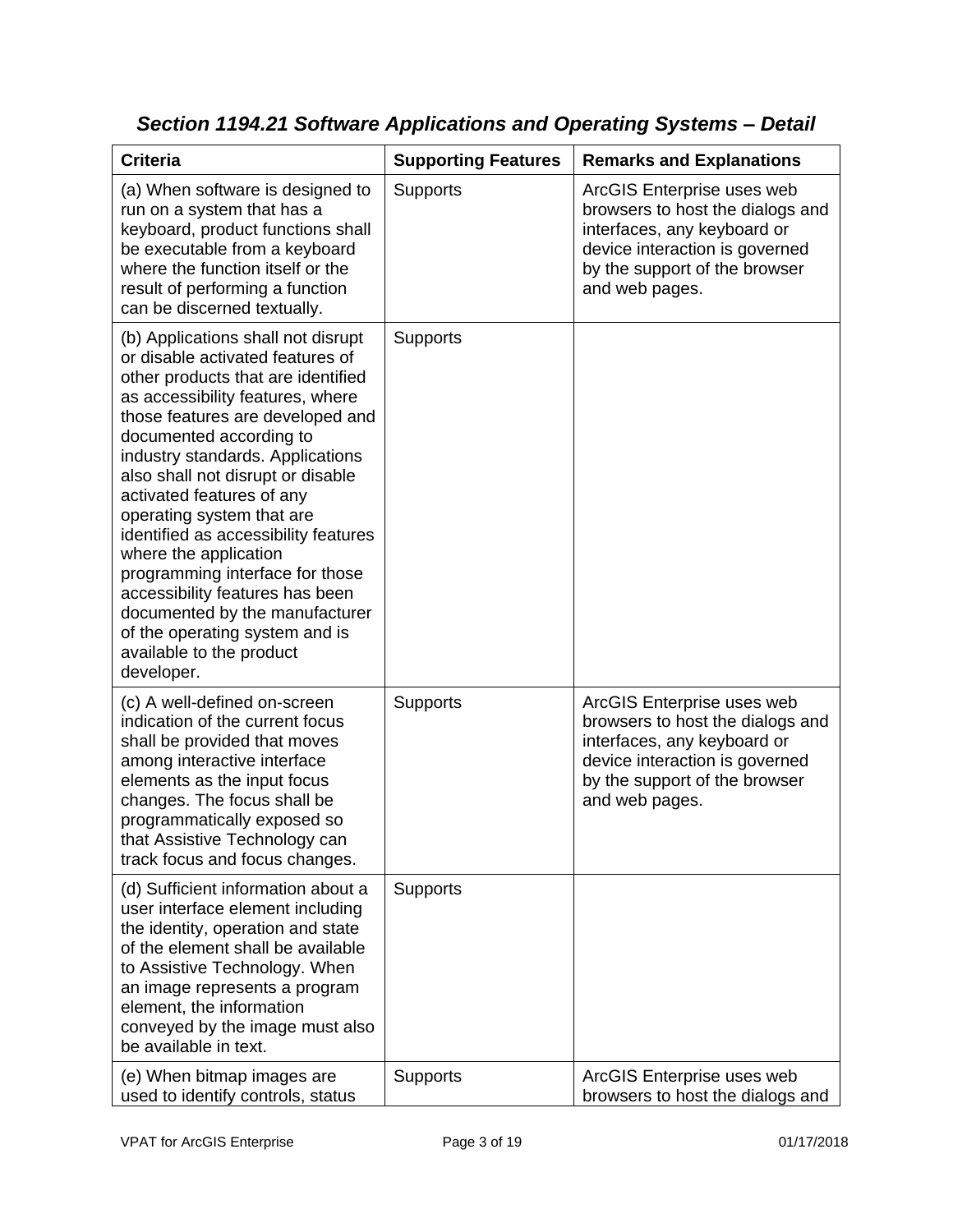| indicators, or other programmatic<br>elements, the meaning assigned<br>to those images shall be<br>consistent throughout an<br>application's performance.                                                                                                           |                                                                      | interfaces, any keyboard or<br>device interaction is governed<br>by the support of the browser<br>and web pages.                                                                   |
|---------------------------------------------------------------------------------------------------------------------------------------------------------------------------------------------------------------------------------------------------------------------|----------------------------------------------------------------------|------------------------------------------------------------------------------------------------------------------------------------------------------------------------------------|
| (f) Textual information shall be<br>provided through operating<br>system functions for displaying<br>text. The minimum information<br>that shall be made available is<br>text content, text input caret<br>location, and text attributes.                           | Supports                                                             | ArcGIS Enterprise uses web<br>browsers to host the dialogs and<br>interfaces, any keyboard or<br>device interaction is governed<br>by the support of the browser<br>and web pages. |
| (g) Applications shall not override<br>user selected contrast and color<br>selections and other individual<br>display attributes.                                                                                                                                   | Supports                                                             |                                                                                                                                                                                    |
| (h) When animation is displayed,<br>the information shall be<br>displayable in at least one non-<br>animated presentation mode at<br>the option of the user.                                                                                                        | <b>Supports</b>                                                      |                                                                                                                                                                                    |
| (i) Color coding shall not be used<br>as the only means of conveying<br>information, indicating an action,<br>prompting a response, or<br>distinguishing a visual element.                                                                                          | Supports                                                             |                                                                                                                                                                                    |
| (j) When a product permits a user<br>to adjust color and contrast<br>settings, a variety of color<br>selections capable of producing a<br>range of contrast levels shall be<br>provided.                                                                            | <b>Supports</b>                                                      |                                                                                                                                                                                    |
| (k) Software shall not use<br>flashing or blinking text, objects,<br>or other elements having a flash<br>or blink frequency greater than 2<br>Hz and lower than 55 Hz.                                                                                              | Supports                                                             |                                                                                                                                                                                    |
| (I) When electronic forms are<br>used, the form shall allow people<br>using Assistive Technology to<br>access the information, field<br>elements, and functionality<br>required for completion and<br>submission of the form, including<br>all directions and cues. | Supports when<br>combined with<br>compatible Assistive<br>Technology |                                                                                                                                                                                    |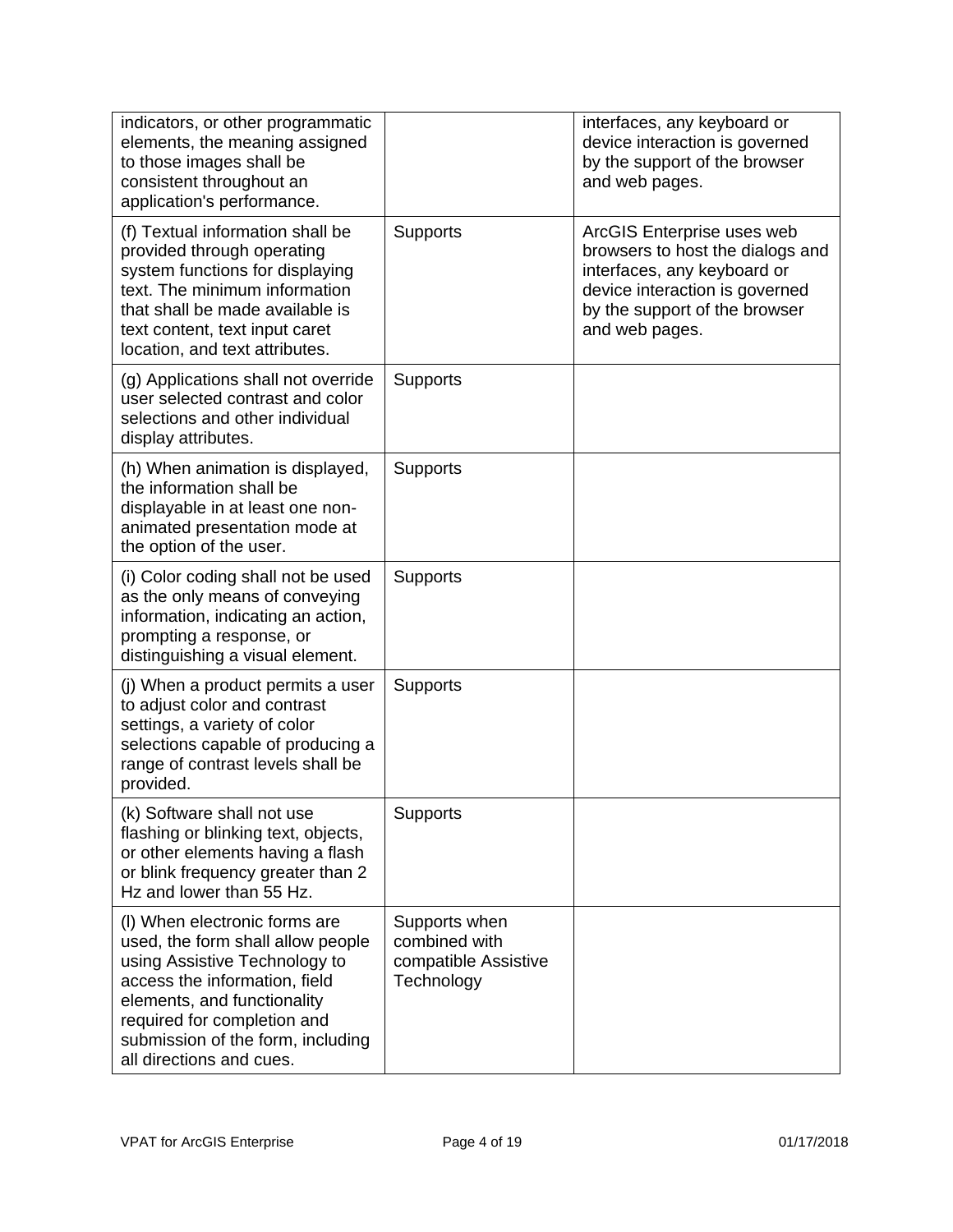| <b>Criteria</b>                                                                                                                                              | <b>Supporting Features</b>         | <b>Remarks and Explanations</b>                                                                                                                                                                                                                                                                                                                                                                                                                                                                                                                                                  |
|--------------------------------------------------------------------------------------------------------------------------------------------------------------|------------------------------------|----------------------------------------------------------------------------------------------------------------------------------------------------------------------------------------------------------------------------------------------------------------------------------------------------------------------------------------------------------------------------------------------------------------------------------------------------------------------------------------------------------------------------------------------------------------------------------|
| (a) A text equivalent for every<br>non-text element shall be<br>provided (e.g., via "alt",<br>"longdesc", or in element<br>content).                         | Supports with<br><b>Exceptions</b> | Most controls provide 'alt' text<br>but some do not given the<br>inherent nature of geographic<br>information systems (GIS)<br>software, mapping software,<br>and/or general limits on the<br>framework or technology.<br>Note: ArcGIS Enterprise<br>contains geographic information<br>system (GIS) technology that<br>captures, manages, and<br>analyzes data through digital<br>maps. Some GIS functions<br>(such as drawing lines on a<br>digital map) cannot be<br>represented with text equivalent<br>and, therefore, no text<br>equivalent exists for these<br>functions. |
| (b) Equivalent alternatives for any<br>multimedia presentation shall be<br>synchronized with the<br>presentation.                                            | Not Applicable                     |                                                                                                                                                                                                                                                                                                                                                                                                                                                                                                                                                                                  |
| (c) Web pages shall be designed<br>so that all information conveyed<br>with color is also available<br>without color, for example from<br>context or markup. | Not Applicable                     |                                                                                                                                                                                                                                                                                                                                                                                                                                                                                                                                                                                  |
| (d) Documents shall be<br>organized so they are readable<br>without requiring an associated<br>style sheet.                                                  | Not Applicable                     |                                                                                                                                                                                                                                                                                                                                                                                                                                                                                                                                                                                  |
| (e) Redundant text links shall be<br>provided for each active region of<br>a server-side image map.                                                          | Supports with<br>Exceptions        | Most controls support redundant<br>text links but some do not given<br>the inherent nature of GIS<br>software, mapping software,<br>and/or general limits on the<br>framework or technology.<br>Note: ArcGIS Enterprise<br>contains geographic information<br>system (GIS) technology that<br>captures, manages, and                                                                                                                                                                                                                                                             |

*Section 1194.22 Web-based Internet Information and Applications – Detail*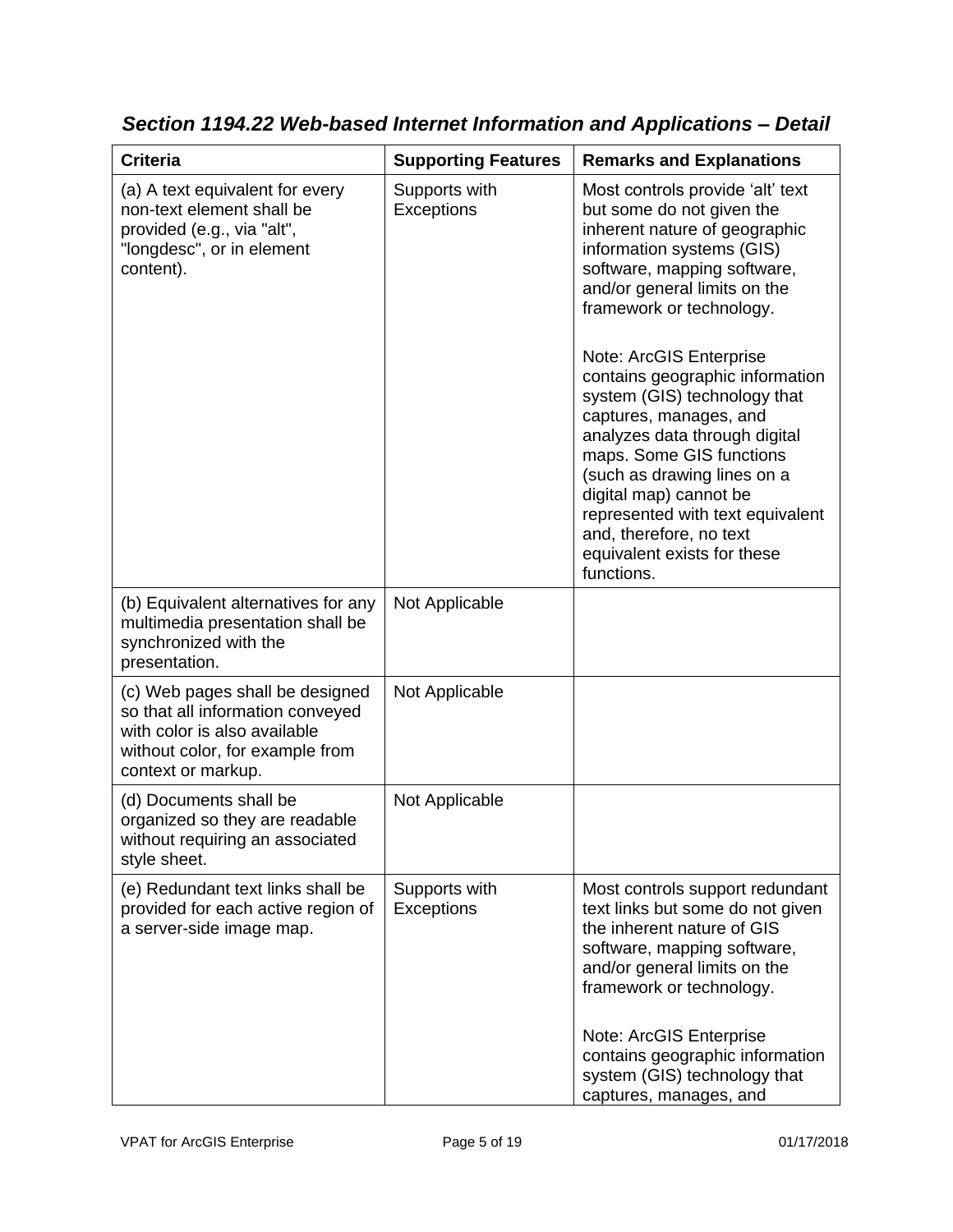|                                                                                                                                                                                                                                                                                                                             |                                    | analyzes data through digital<br>maps. Some aspects of a digital<br>map or of GIS software are<br>inherently visual/graphical and<br>cannot be adequately<br>represented in text.                                                                                                                              |
|-----------------------------------------------------------------------------------------------------------------------------------------------------------------------------------------------------------------------------------------------------------------------------------------------------------------------------|------------------------------------|----------------------------------------------------------------------------------------------------------------------------------------------------------------------------------------------------------------------------------------------------------------------------------------------------------------|
| (f) Client-side image maps shall<br>be provided instead of server-<br>side image maps except where<br>the regions cannot be defined<br>with an available geometric<br>shape.                                                                                                                                                | Supports                           |                                                                                                                                                                                                                                                                                                                |
| (g) Row and column headers<br>shall be identified for data tables.                                                                                                                                                                                                                                                          | <b>Supports</b>                    |                                                                                                                                                                                                                                                                                                                |
| (h) Markup shall be used to<br>associate data cells and header<br>cells for data tables that have two<br>or more logical levels of row or<br>column headers.                                                                                                                                                                | Supports                           |                                                                                                                                                                                                                                                                                                                |
| (i) Frames shall be titled with text<br>that facilitates frame identification<br>and navigation.                                                                                                                                                                                                                            | Not Applicable                     |                                                                                                                                                                                                                                                                                                                |
| (j) Pages shall be designed to<br>avoid causing the screen to<br>flicker with a frequency greater<br>than 2 Hz and lower than 55 Hz.                                                                                                                                                                                        | Supports                           |                                                                                                                                                                                                                                                                                                                |
| (k) A text-only page, with<br>equivalent information or<br>functionality, shall be provided to<br>make a web site comply with the<br>provisions of this part, when<br>compliance cannot be<br>accomplished in any other way.<br>The content of the text-only page<br>shall be updated whenever the<br>primary page changes. | Not Applicable                     | <b>ArcGIS Enterprise contains</b><br>geographic information system<br>(GIS) technology that captures,<br>manages, and analyzes<br>information through digital maps.<br>Some aspects of a digital map<br>or of GIS software are inherently<br>visual/graphical and cannot be<br>adequately represented in text. |
| (I) When pages utilize scripting<br>languages to display content, or<br>to create interface elements, the<br>information provided by the script<br>shall be identified with functional<br>text that can be read by Assistive<br>Technology.                                                                                 | Supports with<br><b>Exceptions</b> |                                                                                                                                                                                                                                                                                                                |
| (m) When a web page requires<br>that an applet, plug-in or other<br>application be present on the                                                                                                                                                                                                                           | Not Applicable                     |                                                                                                                                                                                                                                                                                                                |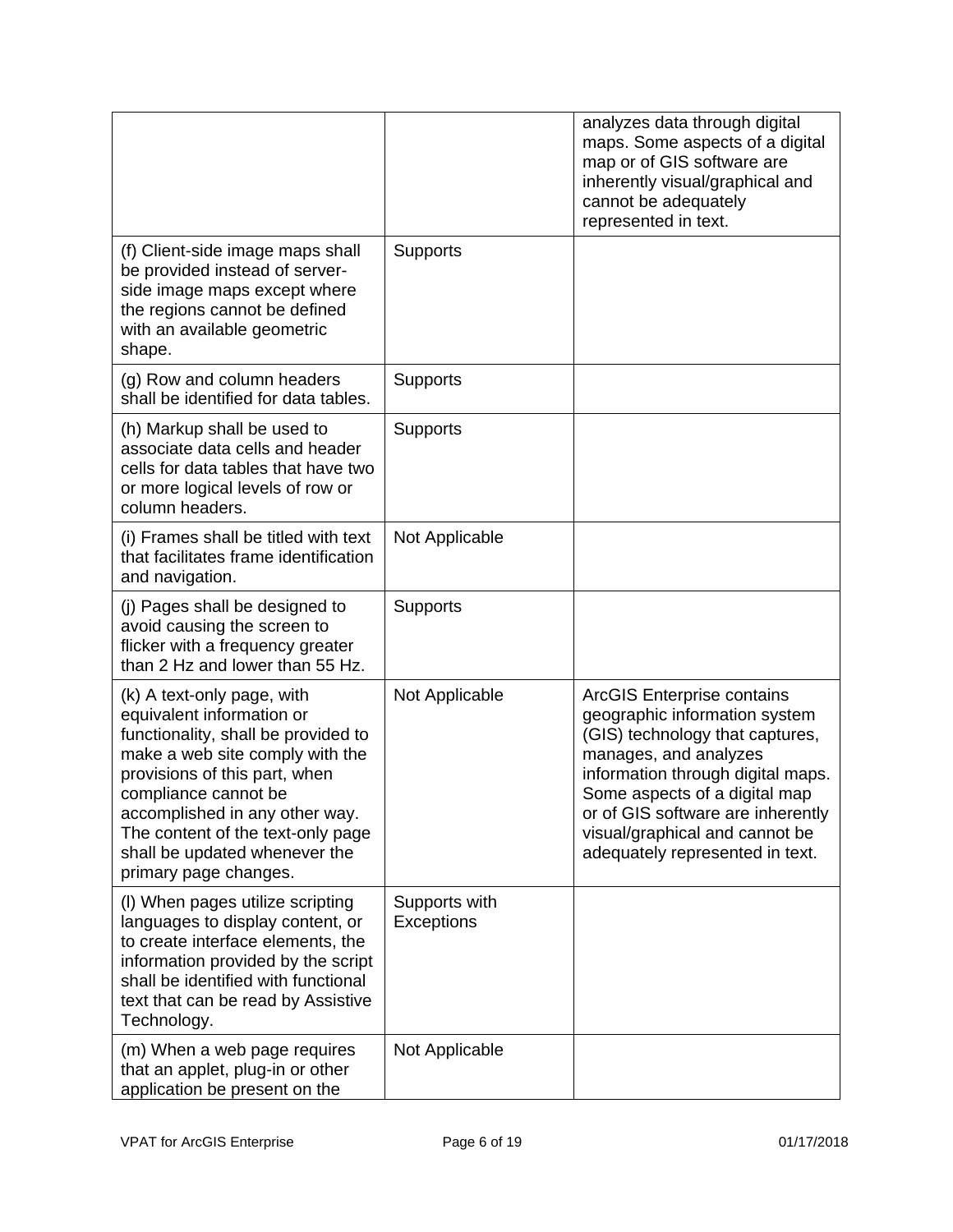| client system to interpret page<br>content, the page must provide a<br>link to a plug-in or applet that<br>complies with $§1194.21(a)$<br>through (I).                                                                                                                                              |                |  |
|-----------------------------------------------------------------------------------------------------------------------------------------------------------------------------------------------------------------------------------------------------------------------------------------------------|----------------|--|
| (n) When electronic forms are<br>designed to be completed on-<br>line, the form shall allow people<br>using Assistive Technology to<br>access the information, field<br>elements, and functionality<br>required for completion and<br>submission of the form, including<br>all directions and cues. | Not Applicable |  |
| (o) A method shall be provided<br>that permits users to skip<br>repetitive navigation links.                                                                                                                                                                                                        | Not Applicable |  |
| (p) When a timed response is<br>required, the user shall be alerted<br>and given sufficient time to<br>indicate more time is required.                                                                                                                                                              | Not Applicable |  |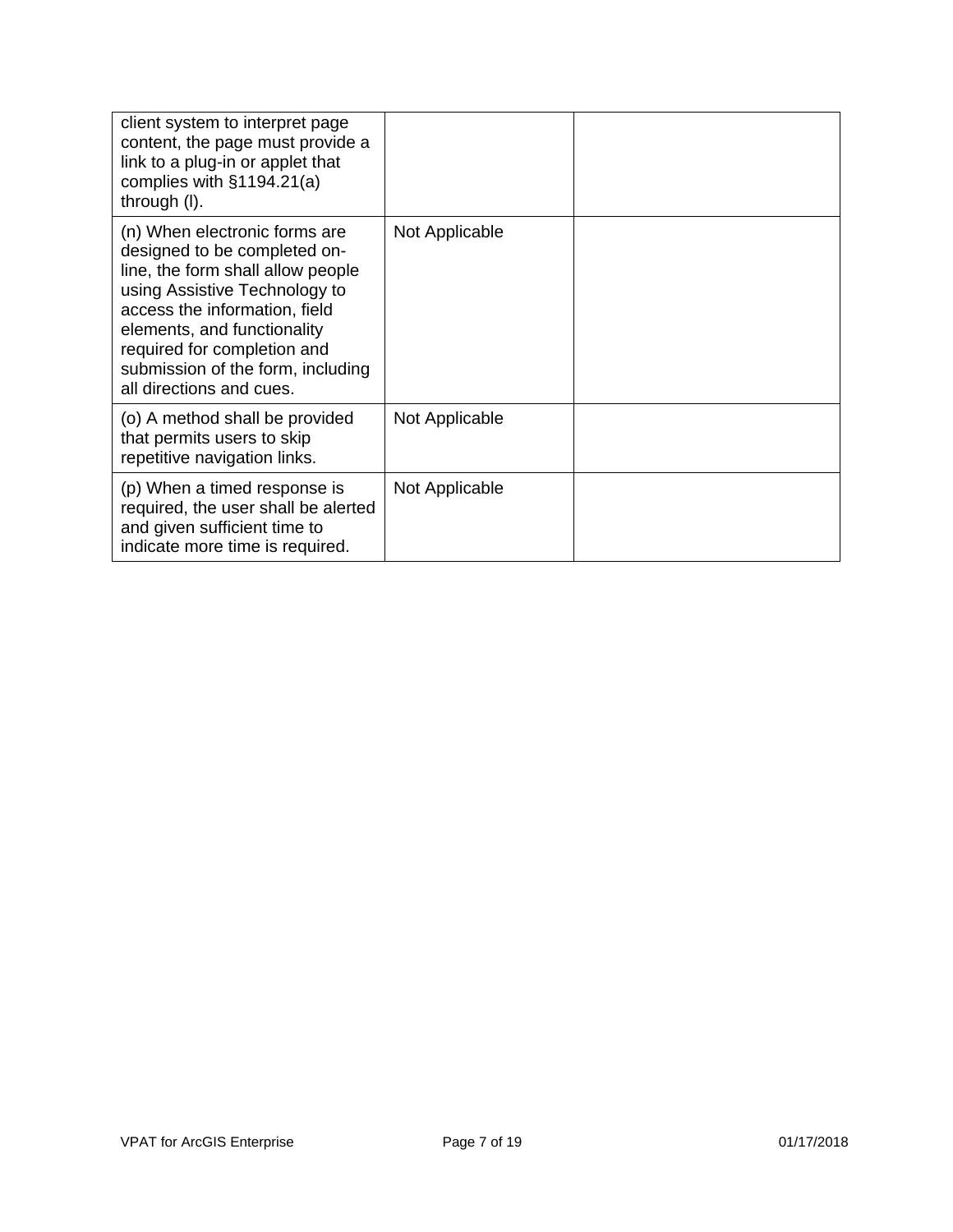| <b>Criteria</b>                                                                                                                                                                                                                                                                                                                                                       | <b>Supporting Features</b> | <b>Remarks and Explanations</b> |
|-----------------------------------------------------------------------------------------------------------------------------------------------------------------------------------------------------------------------------------------------------------------------------------------------------------------------------------------------------------------------|----------------------------|---------------------------------|
| (a) Telecommunications products<br>or systems which provide a<br>function allowing voice<br>communication and which do not<br>themselves provide a TTY<br>functionality shall provide a<br>standard non-acoustic<br>connection point for TTYs.<br>Microphones shall be capable of<br>being turned on and off to allow<br>the user to intermix speech with<br>TTY use. | Not Applicable             |                                 |
| (b) Telecommunications products<br>which include voice<br>communication functionality shall<br>support all commonly used cross-<br>manufacturer non-proprietary<br>standard TTY signal protocols.                                                                                                                                                                     | Not Applicable             |                                 |
| (c) Voice mail, auto-attendant,<br>and interactive voice response<br>telecommunications systems<br>shall be usable by TTY users<br>with their TTYs.                                                                                                                                                                                                                   | Not Applicable             |                                 |
| (d) Voice mail, messaging, auto-<br>attendant, and interactive voice<br>response telecommunications<br>systems that require a response<br>from a user within a time interval,<br>shall give an alert when the time<br>interval is about to run out, and<br>shall provide sufficient time for<br>the user to indicate more time is<br>required.                        | Not Applicable             |                                 |
| (e) Where provided, caller<br>identification and similar<br>telecommunications functions<br>shall also be available for users<br>of TTYs, and for users who<br>cannot see displays.                                                                                                                                                                                   | Not Applicable             |                                 |
| (f) For transmitted voice signals,<br>telecommunications products<br>shall provide a gain adjustable up<br>to a minimum of 20 dB. For<br>incremental volume control, at                                                                                                                                                                                               | Not Applicable             |                                 |

#### *Section 1194.23 Telecommunications Products – Detail*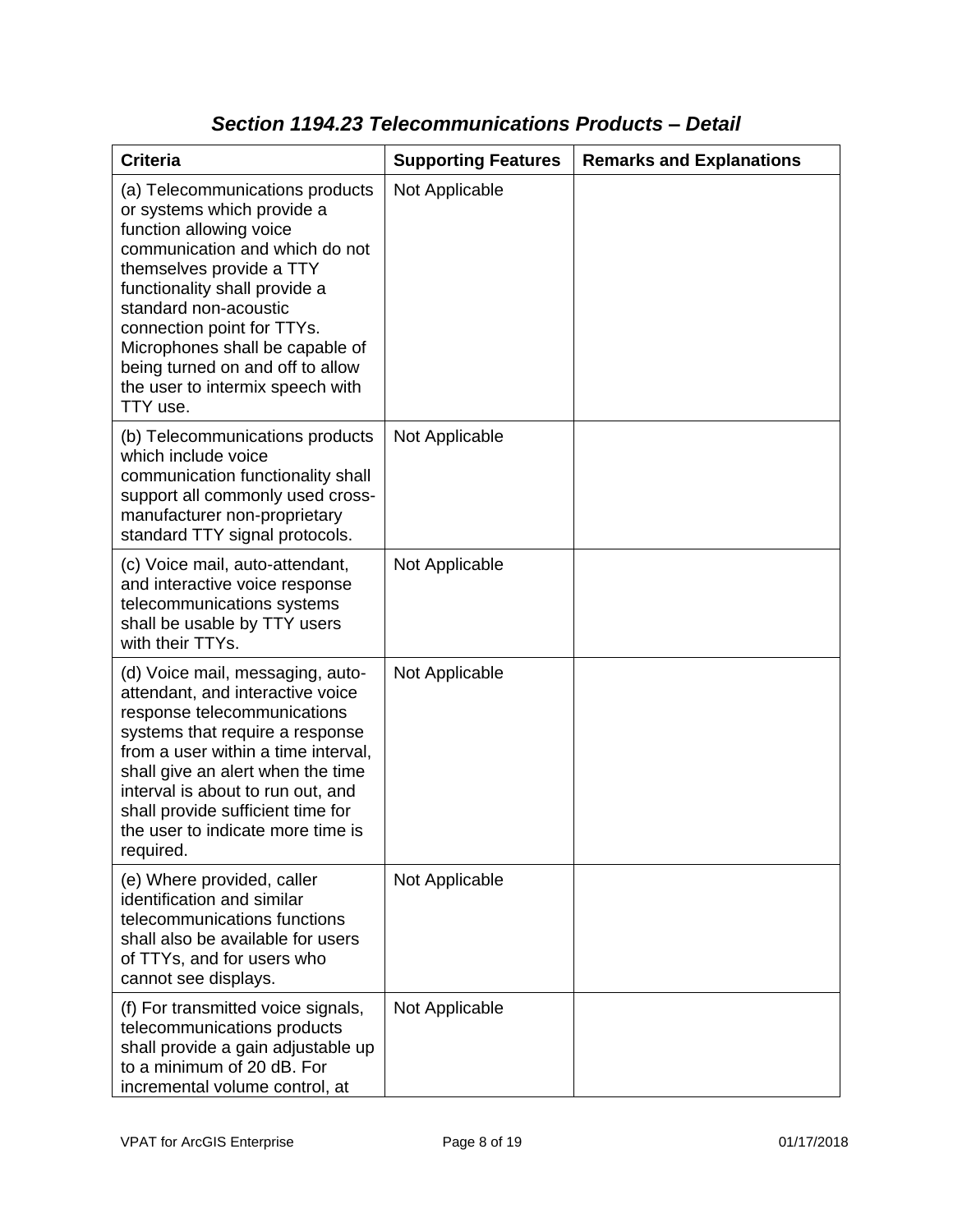| least one intermediate step of 12<br>dB of gain shall be provided.                                                                                                                                                                                                                                                                                                                                                                                                                                                   |                |  |
|----------------------------------------------------------------------------------------------------------------------------------------------------------------------------------------------------------------------------------------------------------------------------------------------------------------------------------------------------------------------------------------------------------------------------------------------------------------------------------------------------------------------|----------------|--|
| (g) If the telecommunications<br>product allows a user to adjust<br>the receive volume, a function<br>shall be provided to automatically<br>reset the volume to the default<br>level after every use.                                                                                                                                                                                                                                                                                                                | Not Applicable |  |
| (h) Where a telecommunications<br>product delivers output by an<br>audio transducer which is<br>normally held up to the ear, a<br>means for effective magnetic<br>wireless coupling to hearing<br>technologies shall be provided.                                                                                                                                                                                                                                                                                    | Not Applicable |  |
| (i) Interference to hearing<br>technologies (including hearing<br>aids, cochlear implants, and<br>assistive listening devices) shall<br>be reduced to the lowest possible<br>level that allows a user of hearing<br>technologies to utilize the<br>telecommunications product.                                                                                                                                                                                                                                       | Not Applicable |  |
| (i) Products that transmit or<br>conduct information or<br>communication, shall pass<br>through cross-manufacturer, non-<br>proprietary, industry-standard<br>codes, translation protocols,<br>formats or other information<br>necessary to provide the<br>information or communication in<br>a usable format. Technologies<br>which use encoding, signal<br>compression, format<br>transformation, or similar<br>techniques shall not remove<br>information needed for access or<br>shall restore it upon delivery. | Not Applicable |  |
| (k)(1) Products which have<br>mechanically operated controls<br>or keys shall comply with the<br>following: Controls and Keys<br>shall be tactilely discernible<br>without activating the controls or<br>keys.                                                                                                                                                                                                                                                                                                       | Not Applicable |  |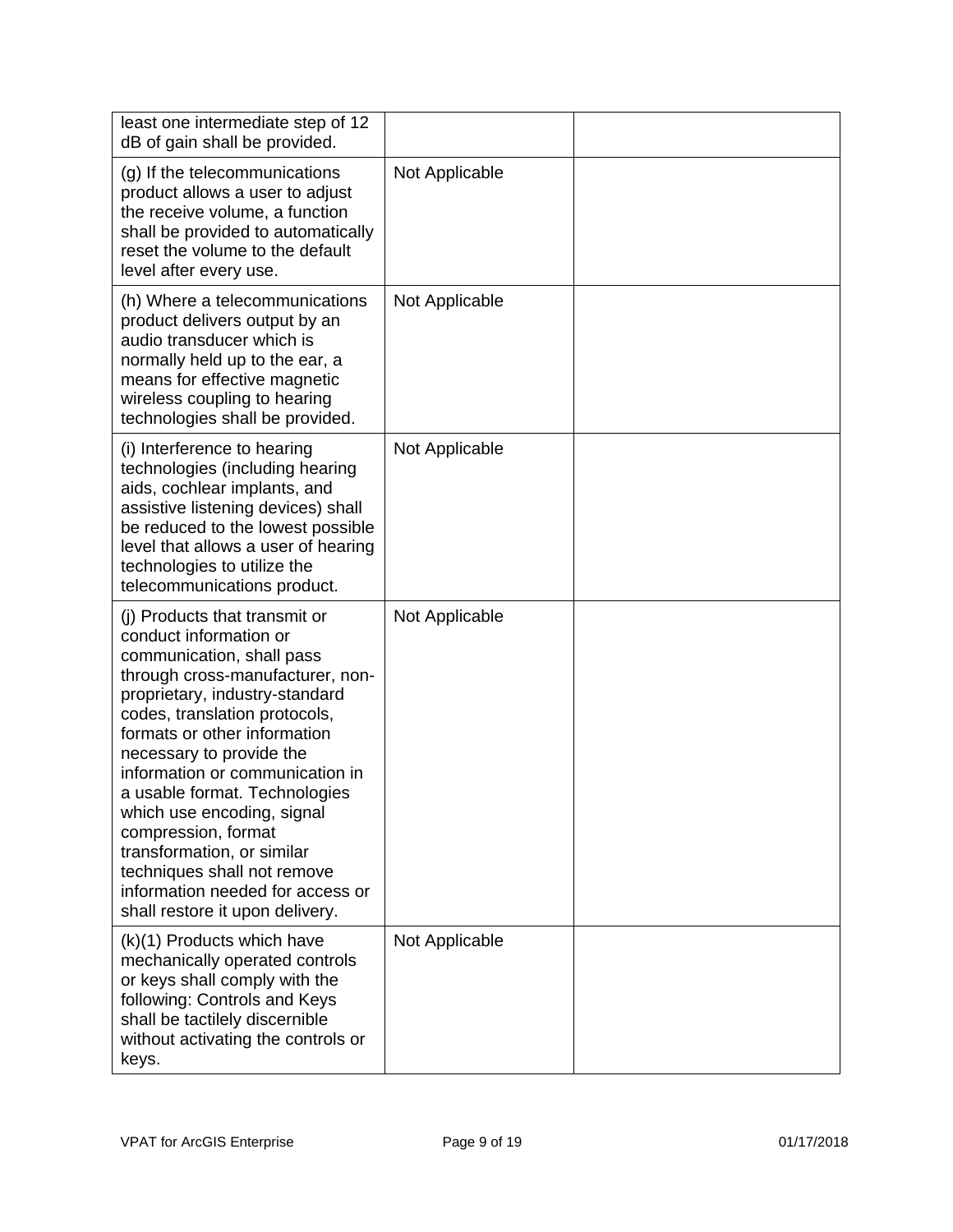| $(k)(2)$ Products which have<br>mechanically operated controls<br>or keys shall comply with the<br>following: Controls and Keys<br>shall be operable with one hand<br>and shall not require tight<br>grasping, pinching, twisting of the<br>wrist. The force required to<br>activate controls and keys shall<br>be 5 lbs. (22.2N) maximum. |                |  |
|--------------------------------------------------------------------------------------------------------------------------------------------------------------------------------------------------------------------------------------------------------------------------------------------------------------------------------------------|----------------|--|
| $(k)(3)$ Products which have<br>mechanically operated controls<br>or keys shall comply with the<br>following: If key repeat is<br>supported, the delay before<br>repeat shall be adjustable to at<br>least 2 seconds. Key repeat rate<br>shall be adjustable to 2 seconds<br>per character.                                                | Not Applicable |  |
| $(k)(4)$ Products which have<br>mechanically operated controls<br>or keys shall comply with the<br>following: The status of all locking<br>or toggle controls or keys shall be<br>visually discernible, and<br>discernible either through touch<br>or sound.                                                                               | Not Applicable |  |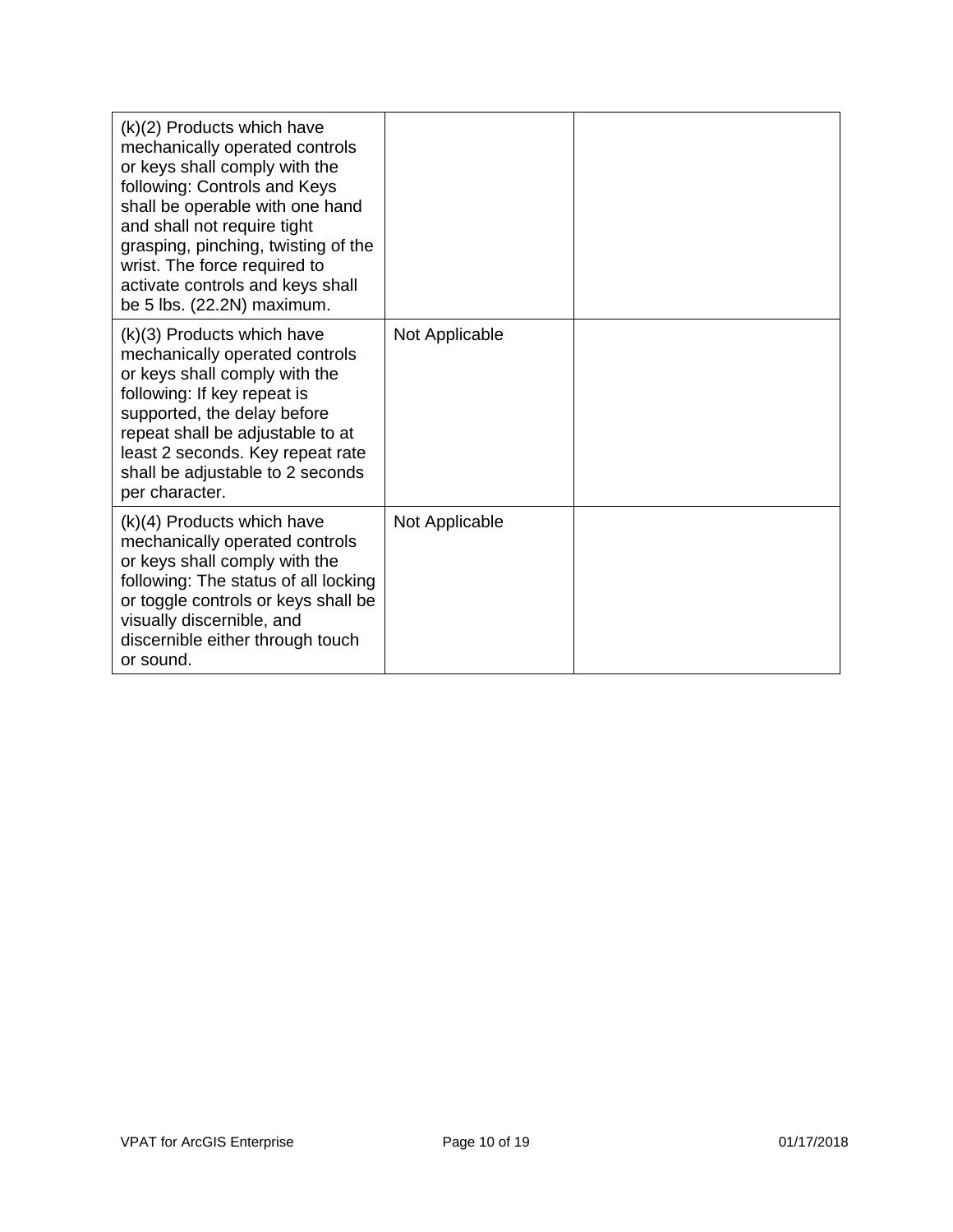| <b>Criteria</b>                                                                                                                                                                                                                                                                                                                                                                                                                                                                                                                                                                                                                                                                                                                                                                                                                                                                                                                                                           | <b>Supporting Features</b> | <b>Remarks and Explanations</b> |
|---------------------------------------------------------------------------------------------------------------------------------------------------------------------------------------------------------------------------------------------------------------------------------------------------------------------------------------------------------------------------------------------------------------------------------------------------------------------------------------------------------------------------------------------------------------------------------------------------------------------------------------------------------------------------------------------------------------------------------------------------------------------------------------------------------------------------------------------------------------------------------------------------------------------------------------------------------------------------|----------------------------|---------------------------------|
| a) All analog television displays<br>13 inches and larger, and<br>computer equipment that<br>includes analog television<br>receiver or display circuitry, shall<br>be equipped with caption<br>decoder circuitry which<br>appropriately receives, decodes,<br>and displays closed captions<br>from broadcast, cable, videotape,<br>and DVD signals. As soon as<br>practicable, but not later than<br>July 1, 2002, widescreen digital<br>television (DTV) displays<br>measuring at least 7.8 inches<br>vertically, DTV sets with<br>conventional displays measuring<br>at least 13 inches vertically, and<br>stand-alone DTV tuners, whether<br>or not they are marketed with<br>display screens, and computer<br>equipment that includes DTV<br>receiver or display circuitry, shall<br>be equipped with caption<br>decoder circuitry which<br>appropriately receives, decodes,<br>and displays closed captions<br>from broadcast, cable, videotape,<br>and DVD signals. | Not Applicable             |                                 |
| (b) Television tuners, including<br>tuner cards for use in computers,<br>shall be equipped with secondary<br>audio program playback circuitry.                                                                                                                                                                                                                                                                                                                                                                                                                                                                                                                                                                                                                                                                                                                                                                                                                            | Not Applicable             |                                 |
| (c) All training and informational<br>video and multimedia productions<br>which support the agency's<br>mission, regardless of format,<br>that contain speech or other<br>audio information necessary for<br>the comprehension of the<br>content, shall be open or closed<br>captioned.                                                                                                                                                                                                                                                                                                                                                                                                                                                                                                                                                                                                                                                                                   | Not Applicable             |                                 |
| (d) All training and informational<br>video and multimedia productions<br>which support the agency's                                                                                                                                                                                                                                                                                                                                                                                                                                                                                                                                                                                                                                                                                                                                                                                                                                                                      | Not Applicable             |                                 |

#### *Section 1194.24 Video and Multi-media Products – Detail*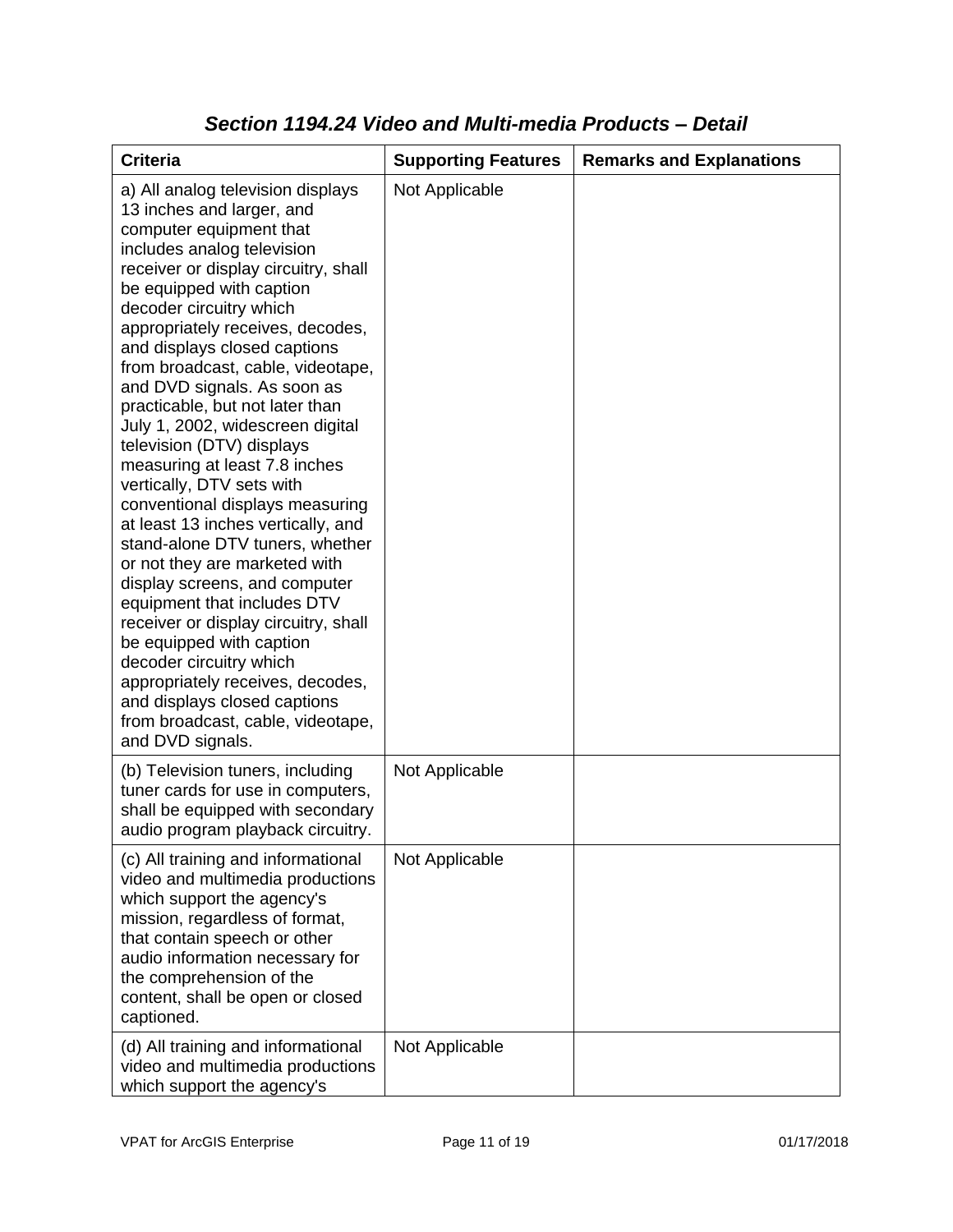| mission, regardless of format,<br>that contain visual information<br>necessary for the comprehension<br>of the content, shall be audio<br>described. |                |  |
|------------------------------------------------------------------------------------------------------------------------------------------------------|----------------|--|
| (e) Display or presentation of<br>alternate text presentation or<br>audio descriptions shall be user-<br>selectable unless permanent.                | Not Applicable |  |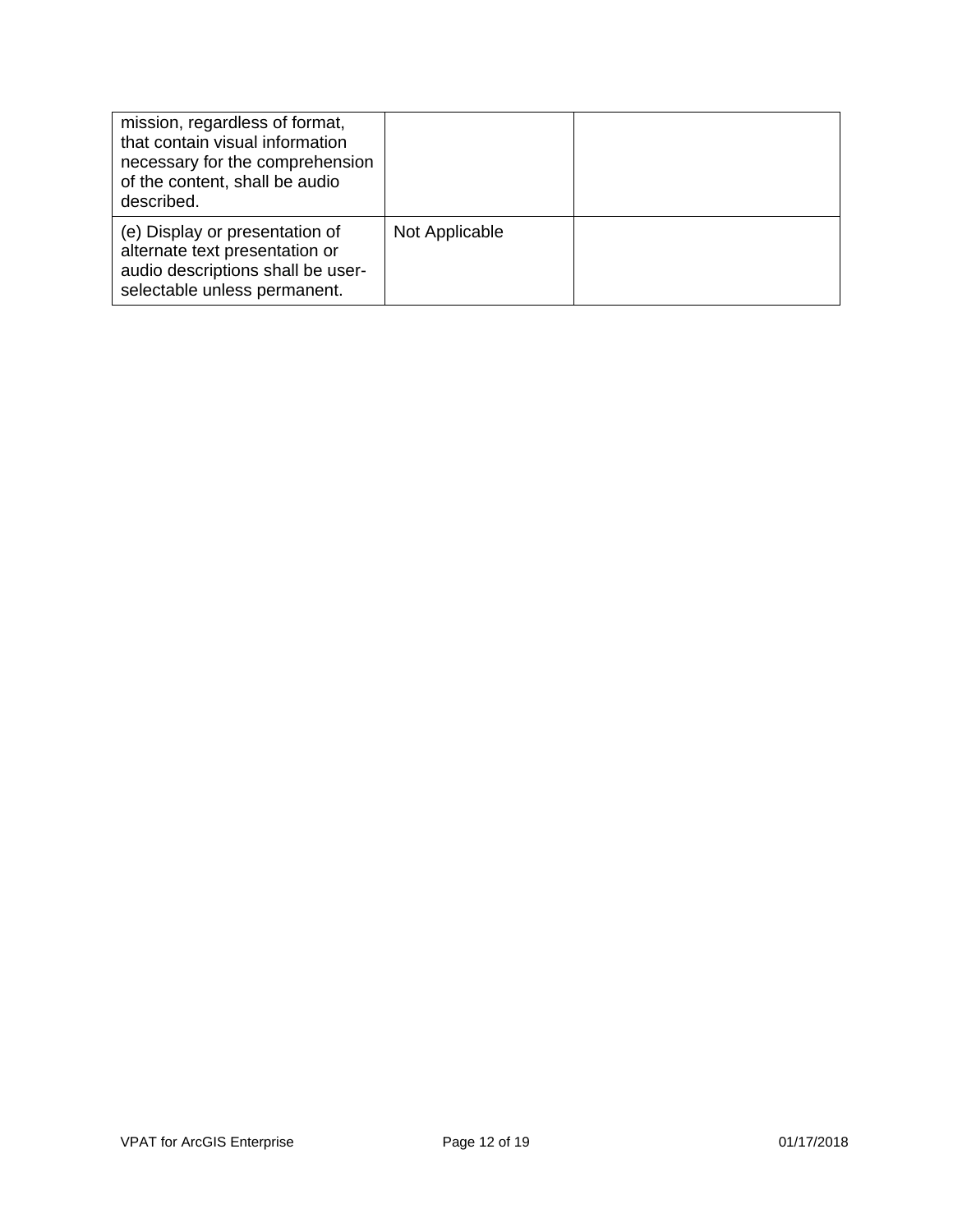### *Section 1194.25 Self-Contained, Closed Products – Detail*

| <b>Criteria</b>                                                                                                                                                                                                                                                                                                                                  | <b>Supporting Features</b> | <b>Remarks and Explanations</b> |
|--------------------------------------------------------------------------------------------------------------------------------------------------------------------------------------------------------------------------------------------------------------------------------------------------------------------------------------------------|----------------------------|---------------------------------|
| (a) Self contained products shall<br>be usable by people with<br>disabilities without requiring an<br>end-user to attach Assistive<br>Technology to the product.<br>Personal headsets for private<br>listening are not Assistive<br>Technology.                                                                                                  | Not Applicable             |                                 |
| (b) When a timed response is<br>required, the user shall be alerted<br>and given sufficient time to<br>indicate more time is required.                                                                                                                                                                                                           | Not Applicable             |                                 |
| (c) Where a product utilizes<br>touchscreens or contact-sensitive<br>controls, an input method shall<br>be provided that complies with<br>§1194.23 (k) (1) through (4).                                                                                                                                                                          | Not Applicable             |                                 |
| (d) When biometric forms of user<br>identification or control are used,<br>an alternative form of<br>identification or activation, which<br>does not require the user to<br>possess particular biological<br>characteristics, shall also be<br>provided.                                                                                         | Not Applicable             |                                 |
| (e) When products provide<br>auditory output, the audio signal<br>shall be provided at a standard<br>signal level through an industry<br>standard connector that will allow<br>for private listening. The product<br>must provide the ability to<br>interrupt, pause, and restart the<br>audio at any time.                                      | Not Applicable             |                                 |
| (f) When products deliver voice<br>output in a public area,<br>incremental volume control shall<br>be provided with output<br>amplification up to a level of at<br>least 65 dB. Where the ambient<br>noise level of the environment is<br>above 45 dB, a volume gain of at<br>least 20 dB above the ambient<br>level shall be user selectable. A | Not Applicable             |                                 |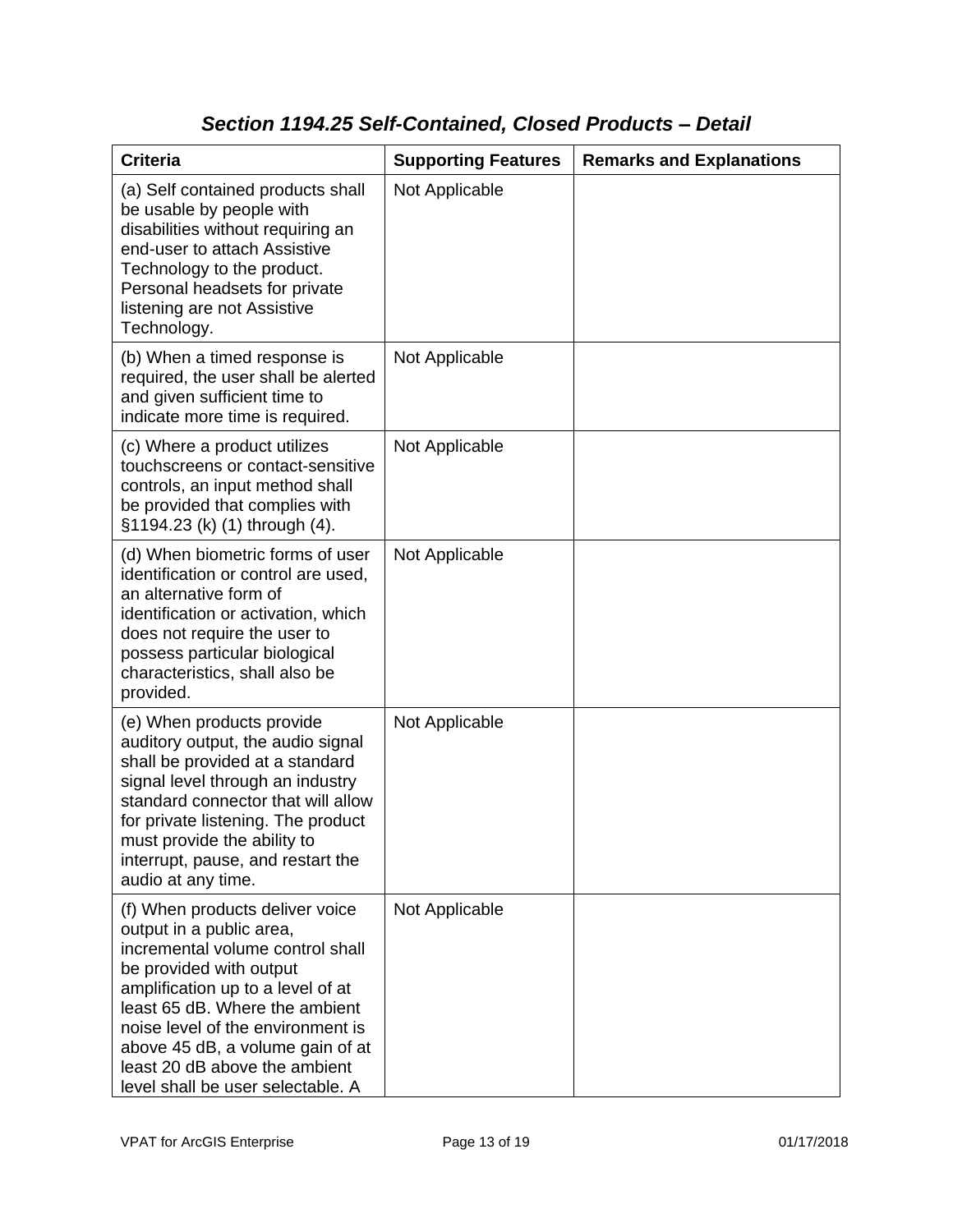| function shall be provided to<br>automatically reset the volume to<br>the default level after every use.                                                                                                                                                                                                                                                                                                                                                                                                                                                                          |                |  |
|-----------------------------------------------------------------------------------------------------------------------------------------------------------------------------------------------------------------------------------------------------------------------------------------------------------------------------------------------------------------------------------------------------------------------------------------------------------------------------------------------------------------------------------------------------------------------------------|----------------|--|
| (g) Color coding shall not be<br>used as the only means of<br>conveying information, indicating<br>an action, prompting a response,<br>or distinguishing a visual<br>element.                                                                                                                                                                                                                                                                                                                                                                                                     | Not Applicable |  |
| (h) When a product permits a<br>user to adjust color and contrast<br>settings, a range of color<br>selections capable of producing a<br>variety of contrast levels shall be<br>provided.                                                                                                                                                                                                                                                                                                                                                                                          | Not Applicable |  |
| (i) Products shall be designed to<br>avoid causing the screen to<br>flicker with a frequency greater<br>than 2 Hz and lower than 55 Hz.                                                                                                                                                                                                                                                                                                                                                                                                                                           | Not Applicable |  |
| (j) (1) Products which are<br>freestanding, non-portable, and<br>intended to be used in one<br>location and which have operable<br>controls shall comply with the<br>following: The position of any<br>operable control shall be<br>determined with respect to a<br>vertical plane, which is 48 inches<br>in length, centered on the<br>operable control, and at the<br>maximum protrusion of the<br>product within the 48 inch length<br>on products which are<br>freestanding, non-portable, and<br>intended to be used in one<br>location and which have operable<br>controls. | Not Applicable |  |
| $(j)(2)$ Products which are<br>freestanding, non-portable, and<br>intended to be used in one<br>location and which have operable<br>controls shall comply with the<br>following: Where any operable<br>control is 10 inches or less<br>behind the reference plane, the<br>height shall be 54 inches<br>maximum and 15 inches                                                                                                                                                                                                                                                      | Not Applicable |  |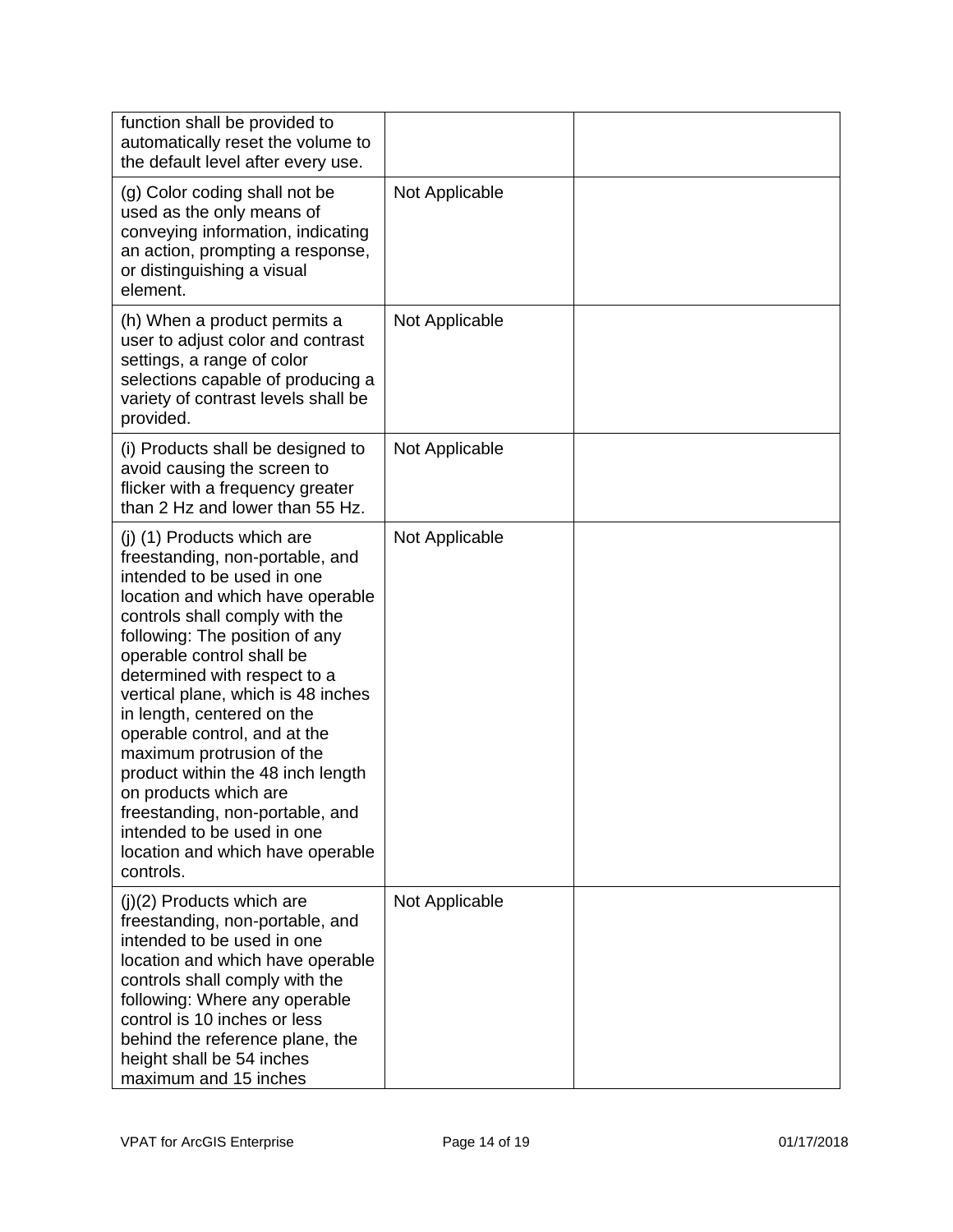| minimum above the floor.                                                                                                                                                                                                                                                                                                                                                                  |                |  |
|-------------------------------------------------------------------------------------------------------------------------------------------------------------------------------------------------------------------------------------------------------------------------------------------------------------------------------------------------------------------------------------------|----------------|--|
| $(j)(3)$ Products which are<br>freestanding, non-portable, and<br>intended to be used in one<br>location and which have operable<br>controls shall comply with the<br>following: Where any operable<br>control is more than 10 inches<br>and not more than 24 inches<br>behind the reference plane, the<br>height shall be 46 inches<br>maximum and 15 inches<br>minimum above the floor. | Not Applicable |  |
| $(j)(4)$ Products which are<br>freestanding, non-portable, and<br>intended to be used in one<br>location and which have operable<br>controls shall comply with the<br>following: Operable controls shall<br>not be more than 24 inches<br>behind the reference plane.                                                                                                                     | Not Applicable |  |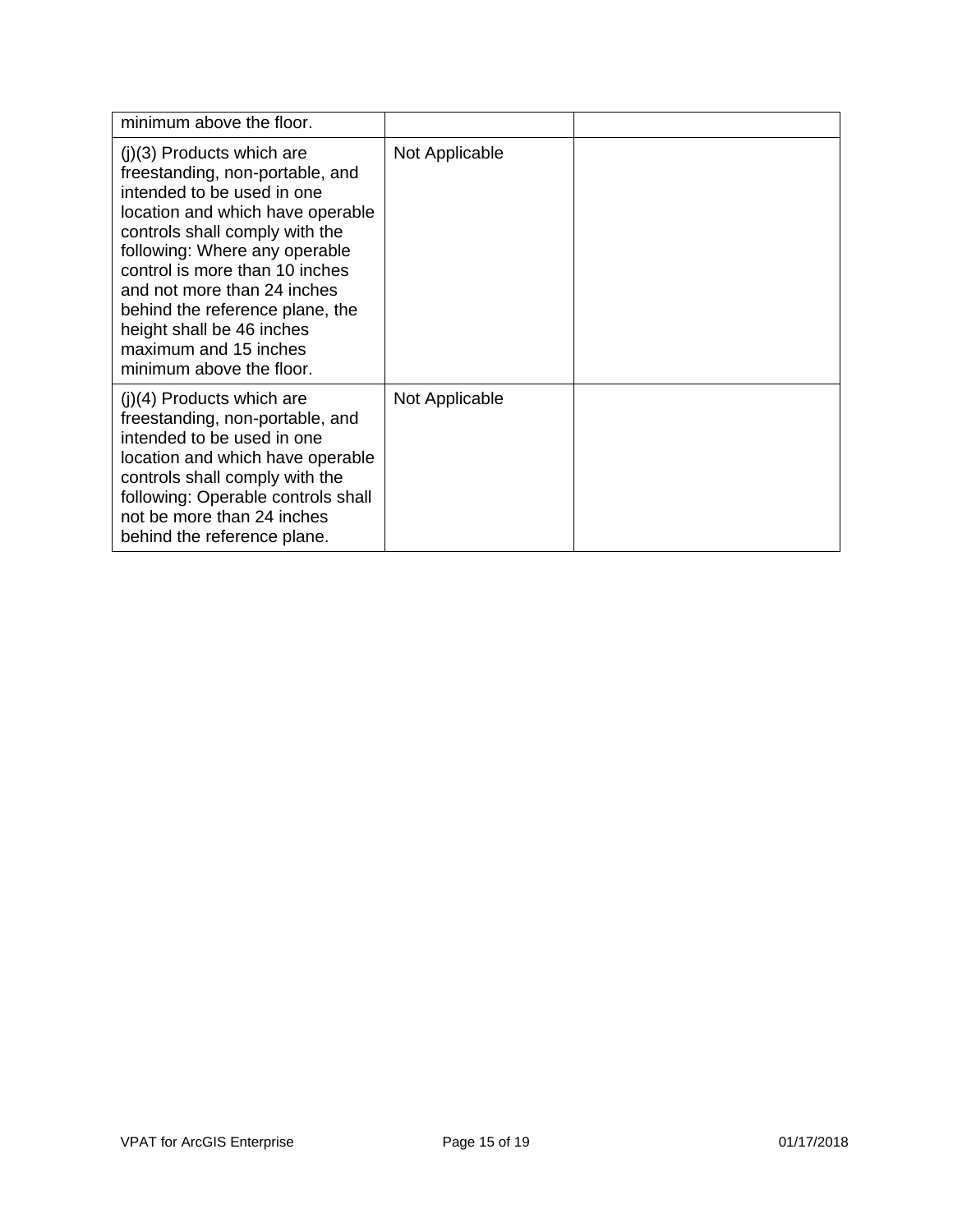| <b>Criteria</b>                                                                                                                                                                                                                                          | <b>Supporting Features</b> | <b>Remarks and Explanations</b> |
|----------------------------------------------------------------------------------------------------------------------------------------------------------------------------------------------------------------------------------------------------------|----------------------------|---------------------------------|
| (a) All mechanically operated<br>controls and keys shall comply<br>with §1194.23 (k) (1) through (4).                                                                                                                                                    | Not Applicable             |                                 |
| (b) If a product utilizes<br>touchscreens or touch-operated<br>controls, an input method shall<br>be provided that complies with<br>§1194.23 (k) (1) through (4).                                                                                        | Not Applicable             |                                 |
| (c) When biometric forms of user<br>identification or control are used,<br>an alternative form of<br>identification or activation, which<br>does not require the user to<br>possess particular biological<br>characteristics, shall also be<br>provided. | Not Applicable             |                                 |
| (d) Where provided, at least one<br>of each type of expansion slots,<br>ports and connectors shall<br>comply with publicly available<br>industry standards.                                                                                              | Not Applicable             |                                 |

# *Section 1194.26 Desktop and Portable Computers – Detail*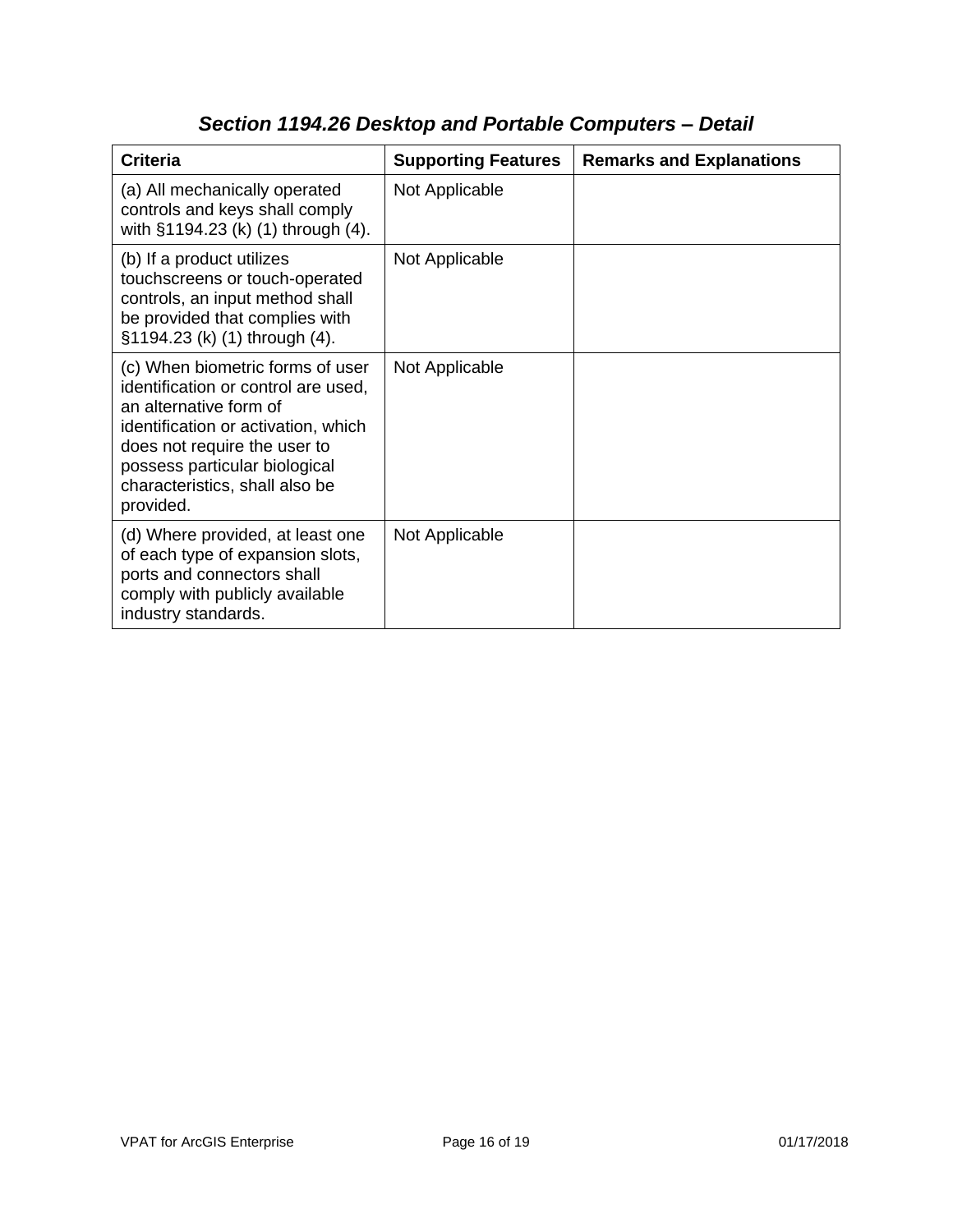### *Section 1194.31 Functional Performance Criteria – Detail*

| <b>Criteria</b>                                                                                                                                                                                                                                                                                                                        | <b>Supporting Features</b>                                           | <b>Remarks and Explanations</b>                                                                                                                                                                                                                                                                                                                                                                                                                                                                                           |
|----------------------------------------------------------------------------------------------------------------------------------------------------------------------------------------------------------------------------------------------------------------------------------------------------------------------------------------|----------------------------------------------------------------------|---------------------------------------------------------------------------------------------------------------------------------------------------------------------------------------------------------------------------------------------------------------------------------------------------------------------------------------------------------------------------------------------------------------------------------------------------------------------------------------------------------------------------|
| (a) At least one mode of<br>operation and information<br>retrieval that does not require<br>user vision shall be provided, or<br>support for Assistive Technology<br>used by people who are blind or<br>visually impaired shall be<br>provided.                                                                                        | Supports when<br>combined with<br>compatible Assistive<br>Technology | ArcGIS Enterprise can be used<br>by developers to build websites<br>with geospatial content. The<br>web developer may format<br>information so as to take<br>advantage of Assistive<br>Technology for the blind or<br>visually impaired through use of<br>the software.<br>Note: ArcGIS Enterprise<br>contains geographic information<br>system (GIS) technology that<br>captures, manages, and<br>analyzes data through digital<br>maps. Some aspects of a map<br>or of GIS software are inherently<br>visual/graphical. |
| (b) At least one mode of<br>operation and information<br>retrieval that does not require<br>visual acuity greater than 20/70<br>shall be provided in audio and<br>enlarged print output working<br>together or independently, or<br>support for Assistive Technology<br>used by people who are visually<br>impaired shall be provided. | Supports when<br>combined with<br>compatible Assistive<br>Technology | The ArcGIS Enterprise software<br>supports Assistive Technology<br>on the client. For example, a<br>website map window containing<br>geographic information may<br>have zoom in features on a<br>map, scale changes, or a<br>magnifier window to make the<br>output more usable by people<br>who are visually impaired. The<br>web developer may format the<br>spatial content to support<br>Assistive Technology for the<br>visually impaired through SDKs.                                                              |
| (c) At least one mode of<br>operation and information<br>retrieval that does not require<br>user hearing shall be provided, or<br>support for Assistive Technology<br>used by people who are deaf or<br>hard of hearing shall be provided.                                                                                             | Supports                                                             | There is no reliance on hearing<br>to operate.                                                                                                                                                                                                                                                                                                                                                                                                                                                                            |
| (d) Where audio information is<br>important for the use of a<br>product, at least one mode of<br>operation and information<br>retrieval shall be provided in an<br>enhanced auditory fashion, or                                                                                                                                       | Not Applicable                                                       | There is no reliance on hearing<br>to operate.                                                                                                                                                                                                                                                                                                                                                                                                                                                                            |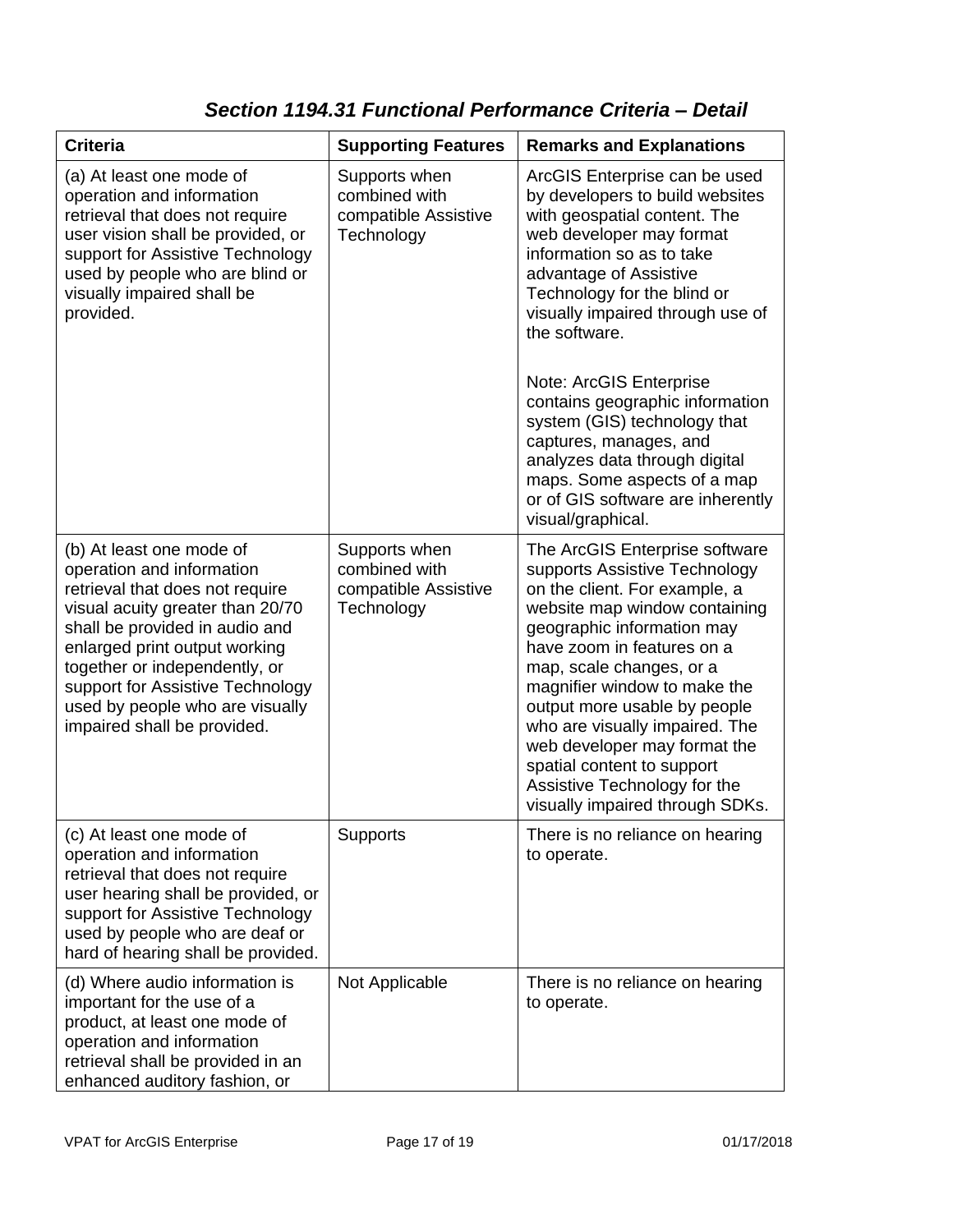| support for assistive hearing<br>devices shall be provided.                                                                                                                                                                 |                 |                                                                                                                                                                                                                             |
|-----------------------------------------------------------------------------------------------------------------------------------------------------------------------------------------------------------------------------|-----------------|-----------------------------------------------------------------------------------------------------------------------------------------------------------------------------------------------------------------------------|
| (e) At least one mode of<br>operation and information<br>retrieval that does not require<br>user speech shall be provided, or<br>support for Assistive Technology<br>used by people with disabilities<br>shall be provided. | <b>Supports</b> | There is no reliance on speech<br>to operate.                                                                                                                                                                               |
| (f) At least one mode of operation<br>and information retrieval that<br>does not require fine motor<br>control or simultaneous actions<br>and that is operable with limited<br>reach and strength shall be<br>provided.     | <b>Supports</b> | Operation and information<br>retrieval is dependent on<br>operating system settings and<br>configurations. The software<br>supports operating systems and<br>configurations designed to assist<br>users with accessibility. |